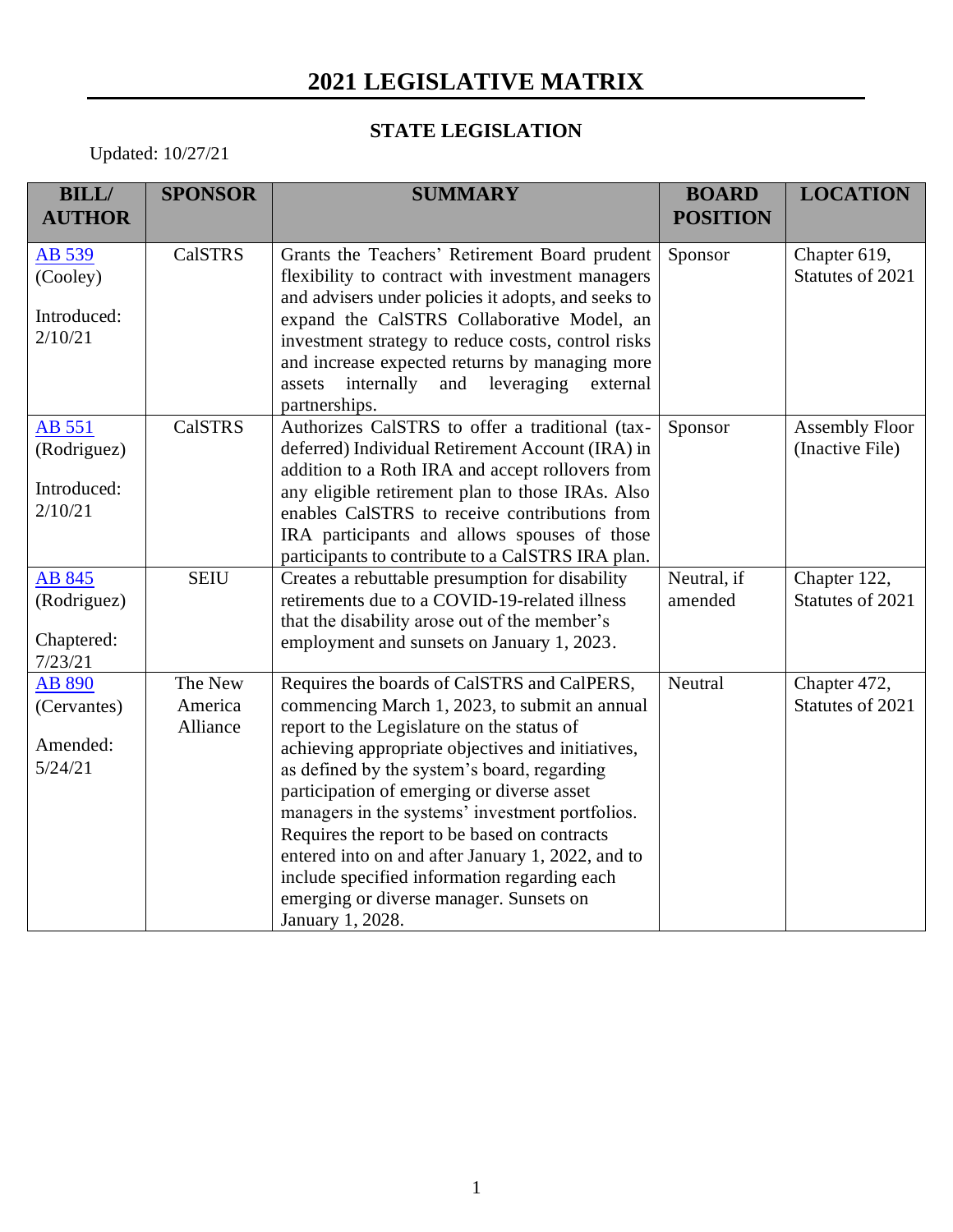| <b>BILL/</b><br><b>AUTHOR</b>                         | <b>SPONSOR</b>                                 | <b>SUMMARY</b>                                                                                                                                                                                                                                                                                                                                                                                                                                                                                                                                                                                                                      | <b>BOARD</b><br><b>POSITION</b> | <b>LOCATION</b>                               |
|-------------------------------------------------------|------------------------------------------------|-------------------------------------------------------------------------------------------------------------------------------------------------------------------------------------------------------------------------------------------------------------------------------------------------------------------------------------------------------------------------------------------------------------------------------------------------------------------------------------------------------------------------------------------------------------------------------------------------------------------------------------|---------------------------------|-----------------------------------------------|
| <b>AB</b> 1019<br>(Holden)<br>Introduced:<br>2/18/21  | Author                                         | Prohibits state trust money from being used to<br>make additional or new investments or renew<br>existing investments in investment vehicles<br>issued or owned by the government of Turkey, its<br>instrumentalities or political subdivisions. Also<br>indemnifies present, former and future board<br>members, officers and employees of and<br>investment managers under contract with those<br>state trust funds for actions related to the bill, and<br>no longer applies if the government of Turkey<br>adopts a policy to acknowledge the Armenian<br>Genocide and embark on a path of affording<br>justice to its victims. | Oppose                          | Assembly<br><b>PE&amp;R</b><br>Committee      |
| AJR <sub>9</sub><br>(Cooper)<br>Chaptered:<br>7/15/21 | <b>CalRTA</b>                                  | Requests the U.S. President and Congress to enact<br>legislation that would repeal the Government<br>Pension Offset (GPO) and the Windfall<br>Elimination Provision (WEP) from the Social<br>Security Act.                                                                                                                                                                                                                                                                                                                                                                                                                          | Support                         | Resolution<br>Chapter 78,<br>Statutes of 2021 |
| SB 294<br>(Leyva)<br>Amended:<br>6/14/21              | California<br>Labor<br>Federation;<br>CFT; CTA | Removes the 12-year limitation for service credit<br>earned by a member while on a compensated<br>leave of absence for elected officer service under<br>the Teachers' Retirement Law and the Public<br>Employees' Retirement Law.                                                                                                                                                                                                                                                                                                                                                                                                   | Neutral                         | Chapter 539,<br>Statutes of 2021              |
| SB 457<br>(Portantino)<br>Introduced:<br>2/16/21      | Author                                         | Requires CalSTRS to provide a school district an<br>option to elect an investment portfolio that does<br>not contain investment vehicles that are issued or<br>owned by the government of the Republic of<br>Turkey and extends the same provision to school<br>districts and cities participating in CalPERS.                                                                                                                                                                                                                                                                                                                      | Oppose                          | Assembly<br><b>PE&amp;R</b><br>Committee      |
| SB 634<br>$(L,PE\&R)$<br>Amended:<br>6/14/21          | <b>CalSTRS</b>                                 | Makes various technical, conforming or minor<br>changes to the Teachers' Retirement Law to<br>facilitate efficient administration of the State<br>Teachers' Retirement Plan. Also makes various<br>technical and conforming changes in the Public<br>Employees' Retirement Law and the County<br>Employees Retirement Law.                                                                                                                                                                                                                                                                                                          | Sponsor                         | Chapter 186,<br>Statutes of 2021              |